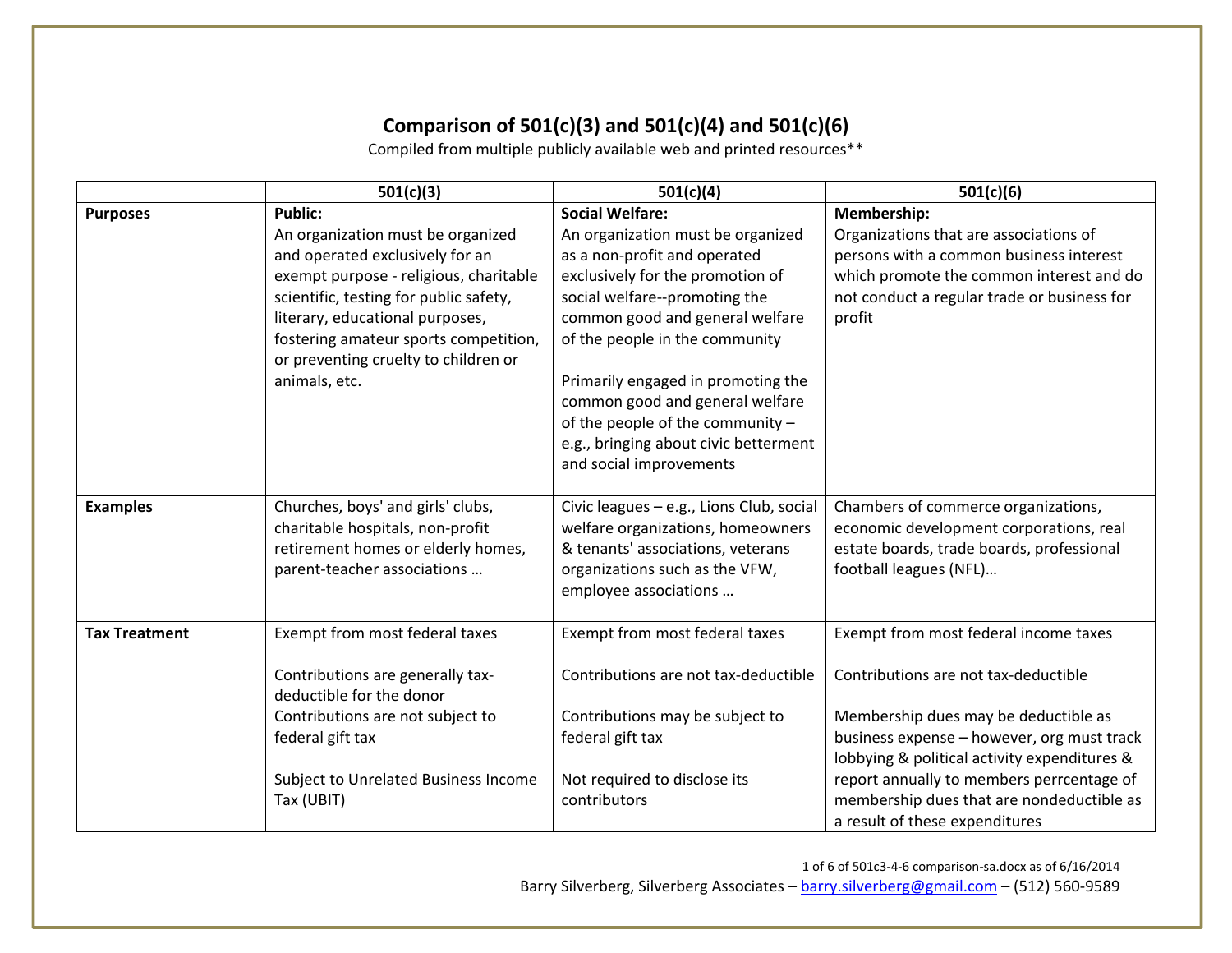| Tax Treatment (cont'd)                |                                                                                                                                                                              | <b>Subject to Unrelated Business</b><br>Income Tax (UBIT)                                                                                                                    | Contributions need not be disclosed<br>Subject to Unrelated Business Income Tax<br>(UBIT)                                                                                    |
|---------------------------------------|------------------------------------------------------------------------------------------------------------------------------------------------------------------------------|------------------------------------------------------------------------------------------------------------------------------------------------------------------------------|------------------------------------------------------------------------------------------------------------------------------------------------------------------------------|
| Organizational<br><b>Requirements</b> | Must be a corporation, foundation or<br>community chest, and follow all the<br>state regulations pertaining to these<br>types of organizations                               | Only has to be an organization that<br>is not established for profits and<br>only uses the funds for social<br>welfare                                                       | No requirement (or less stringent)                                                                                                                                           |
| <b>Filing Requirements</b>            | IRS 1023 Form<br>IRS 990 (Return of Organization<br>Exempt From Income Tax)<br>Failure to file may result in fines up to<br>\$250,000 and revocation of tax<br>exempt status | IRS 1024 Form<br>IRS 990 (Return of Organization<br>Exempt From Income Tax)<br>Failure to file may result in fines up<br>to \$250,000 and revocation of tax<br>exempt status | IRS 1024 Form<br>IRS 990 (Return of Organization Exempt<br>From Income Tax)<br>Failure to file may result in fines up to<br>\$250,000 and revocation of tax exempt<br>status |
| <b>Assets</b>                         | Assets must be dedicated to charitable<br>purposes<br>No part of net earnings may benefit<br>private individuals                                                             | No requirement to dedicate assets<br>No part of net earnings may benefit<br>private individuals                                                                              | No requirement to dedicate assets<br>No part of net earnings may benefit private<br>individuals                                                                              |
| <b>Social Activity</b>                | Social activities must be insubstantial                                                                                                                                      | Social activity may be anything less<br>than "primary"                                                                                                                       | Social activity may be anything less than<br>"primary"                                                                                                                       |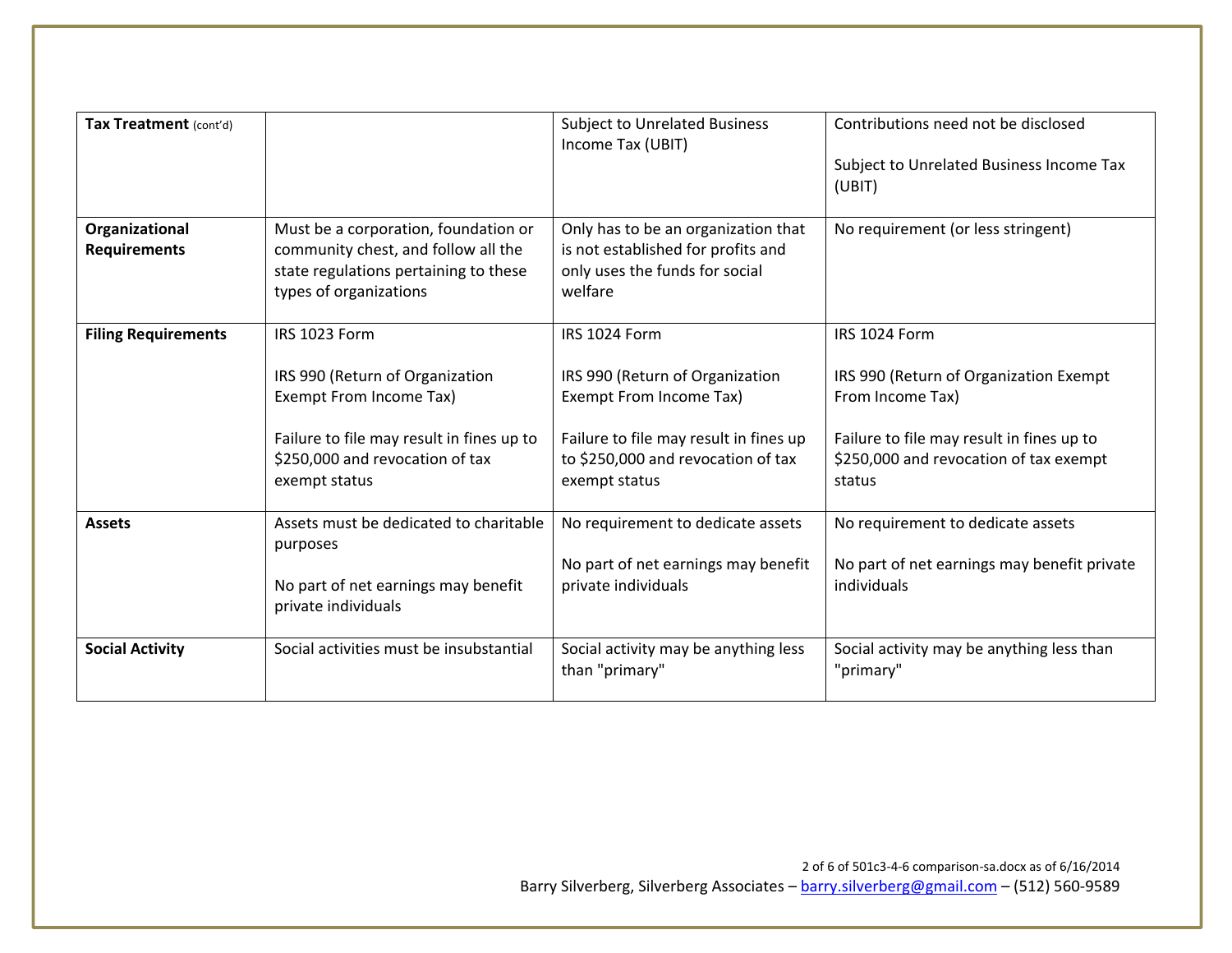| Legislative/Lobbying        | Lobbying cannot be a substantial part    | Unlimited expenditures to influence   | May engage in limited political activities |
|-----------------------------|------------------------------------------|---------------------------------------|--------------------------------------------|
| <b>Activity</b>             | of its activities                        | legislation, ballot measures and      | that inform, educate, and promote their    |
|                             |                                          | judicial nominations, among others    | given interest                             |
| Advocacy                    | Limit expenditures to influence          |                                       |                                            |
|                             | legislation, ballot measures, and        | May inform the public on              | May not engage in direct expenditures      |
|                             | judicial nominations, among others       | controversial subjects an attempt to  | advocating a vote for a political          |
|                             |                                          | influence legislation relevant to its | candidate or cause                         |
|                             | Legislative activity must be             | program as long as primary activity   |                                            |
|                             | insubstantial, or <20% if 501 (h)        | is the promotion of social welfare    | Contributors need not be disclosed         |
|                             | expenditure test election made           |                                       |                                            |
|                             |                                          |                                       |                                            |
| <b>Political Activities</b> | Prohibited from engaging in any          | May carry on partisan political       | Political activity permitted, but taxed    |
|                             | partisan political activities, may       | activity subject to federal and state |                                            |
|                             | conduct nonpartisan voter                | campaign-finance laws                 | Lobbying for a specific candidate          |
|                             | engagement activities                    |                                       | prohibited                                 |
|                             |                                          | May not be the "primary purpose"      |                                            |
|                             | May not established a PO for political   | of the organization; must be          |                                            |
|                             | activities                               | secondary I have a job abilities      |                                            |
|                             |                                          | political activities                  |                                            |
|                             | Penalties: revocation of tax-exempt      |                                       |                                            |
|                             | status and excise taxes on both the      | Tax on political expenditures         |                                            |
|                             | organization and its managers            |                                       |                                            |
|                             |                                          |                                       |                                            |
| <b>Dissolution</b>          | Upon dissolution assets must be          | Not applicable                        | Not applicable                             |
|                             | distributed for charitable purpose       |                                       |                                            |
|                             |                                          |                                       |                                            |
| <b>Bulk Mail Rate</b>       | Eligible for low cost non-profit bulk    | Not eligible for lowest bulk mail     | Not eligible for lowest bulk mail rates    |
|                             | mailing permit                           | rates                                 |                                            |
|                             |                                          |                                       |                                            |
| Public Charity 501(c)(3)    | "Not a private foundation"; normally     | Not an issue under (c)(4)             | Not an issue under (c)(6)                  |
| 509(a)(1) -509 (a)(4)       | receives a substantial part of its       |                                       |                                            |
|                             | income, directly or indirectly, from the |                                       |                                            |
|                             | general public or from the               |                                       |                                            |
|                             | government.                              |                                       |                                            |
|                             |                                          |                                       |                                            |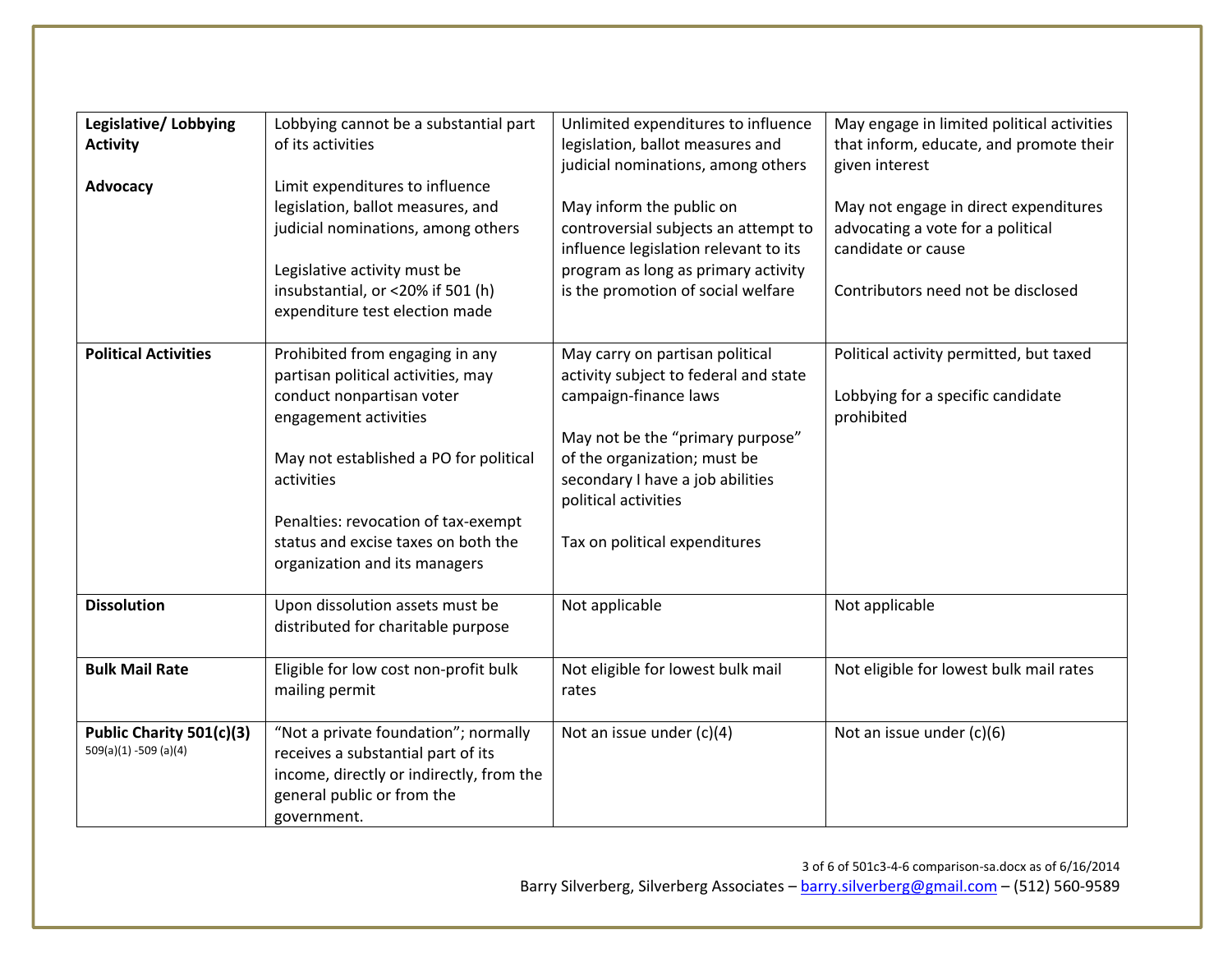| <b>Public Charity (cont'd)</b>                                                                                                                                                                                                                                                                                                                                                                                                                                                                                                                                                                                                                                                                                                                                                                                                                                                                                                                                                                                                                                                                                                        | Public support must be fairly broad;<br>not limited to a few individuals or<br>families.                                                                                                                                                                                                                                                                                                                                                                                                                                                                                                                                                                                                                                                                                                                                                                                                                                                             |                             |                           |
|---------------------------------------------------------------------------------------------------------------------------------------------------------------------------------------------------------------------------------------------------------------------------------------------------------------------------------------------------------------------------------------------------------------------------------------------------------------------------------------------------------------------------------------------------------------------------------------------------------------------------------------------------------------------------------------------------------------------------------------------------------------------------------------------------------------------------------------------------------------------------------------------------------------------------------------------------------------------------------------------------------------------------------------------------------------------------------------------------------------------------------------|------------------------------------------------------------------------------------------------------------------------------------------------------------------------------------------------------------------------------------------------------------------------------------------------------------------------------------------------------------------------------------------------------------------------------------------------------------------------------------------------------------------------------------------------------------------------------------------------------------------------------------------------------------------------------------------------------------------------------------------------------------------------------------------------------------------------------------------------------------------------------------------------------------------------------------------------------|-----------------------------|---------------------------|
| <b>Private Foundation/</b><br>Non-operating<br>foundation $501(c)(3)$<br>$509(a)$ - does not qualify as<br>public charity                                                                                                                                                                                                                                                                                                                                                                                                                                                                                                                                                                                                                                                                                                                                                                                                                                                                                                                                                                                                             | Receives most of its income from<br>investments in endowments which is<br>used to make grants to other<br>organizations rather than being<br>dispersed directly for charitable<br>activities                                                                                                                                                                                                                                                                                                                                                                                                                                                                                                                                                                                                                                                                                                                                                         | Not an issue under $(c)(4)$ | Not an issue under (c)(6) |
| <b>Private Operating</b><br>Foundation 501(c)(3)<br>4942(j)(3)                                                                                                                                                                                                                                                                                                                                                                                                                                                                                                                                                                                                                                                                                                                                                                                                                                                                                                                                                                                                                                                                        | Private foundation that devotes most<br>of its earnings assets directly to the<br>conduct of its tax-exempt purposes,<br>rather than to making grants to other<br>organizations for those purposes                                                                                                                                                                                                                                                                                                                                                                                                                                                                                                                                                                                                                                                                                                                                                   |                             |                           |
| <b>Low Profit Limited</b><br><b>Liability Company (L3C)</b>                                                                                                                                                                                                                                                                                                                                                                                                                                                                                                                                                                                                                                                                                                                                                                                                                                                                                                                                                                                                                                                                           | A limited liability company in some U.S. states that has statutory duties other than making a profit for owners. It may be formed for<br>many purposes, such as to provide steady jobs to employees or to protect the environment. It is treated as a limited liability company<br>for legal and tax purposes. It is not prohibited from making a profit, but it is subject to fewer regulatory requirements than a non-<br>profit in the United States. (Farlex Financial Dictionary. © 2012 Farlex, Inc. All Rights Reserved)<br>A company organized to perform services or engage in activities that benefit the public. Unlike a nonprofit, an L3C is operated like a<br>regular profit-making business and is allowed to make a profit as a secondary goal. A small but growing number of states -- including<br>Illinois, Michigan, Utah, Vermont, and Wyoming -- have passed legislation allowing L3Cs. (Nolo's Plain-English Law Dictionary) |                             |                           |
| Corporate form designed for for-profit entities that wish to consider society and the environment in addition to profit in their<br><b>Benefit Corporation/B</b><br>decision making process. Benefit corporations differ from traditional corporations in regards to their purpose, accountability and<br>Corporation<br>transparency. The purpose of a benefit corporation includes creating general public benefit, which is defined as a material positive<br>impact on society and the environment. A benefit corporation's directors operate the business with the same authority as in a<br>traditional corporation, but where in a traditional corporation shareholders with proper standing judge the company's financial<br>performance, here they judge qualitative performance based on the benefit corporation's stated goals. Shareholders in a benefit<br>corporation determine if the benefit corporation has achieved a material positive impact. (Wikipedia)<br>** This compilation of information has been prepared for conversational purposes and should not be relied upon or construed as legal or tax counsel. |                                                                                                                                                                                                                                                                                                                                                                                                                                                                                                                                                                                                                                                                                                                                                                                                                                                                                                                                                      |                             |                           |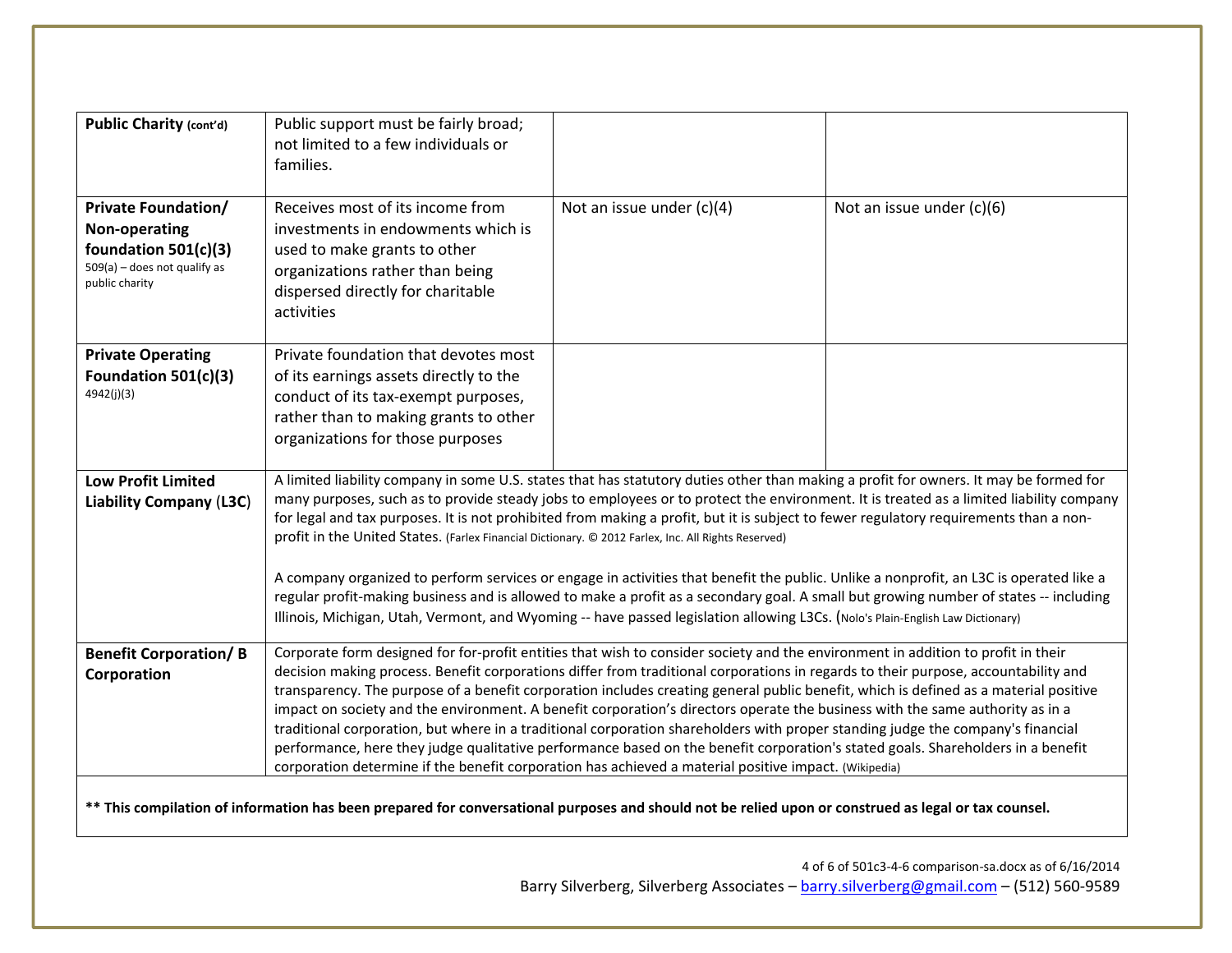